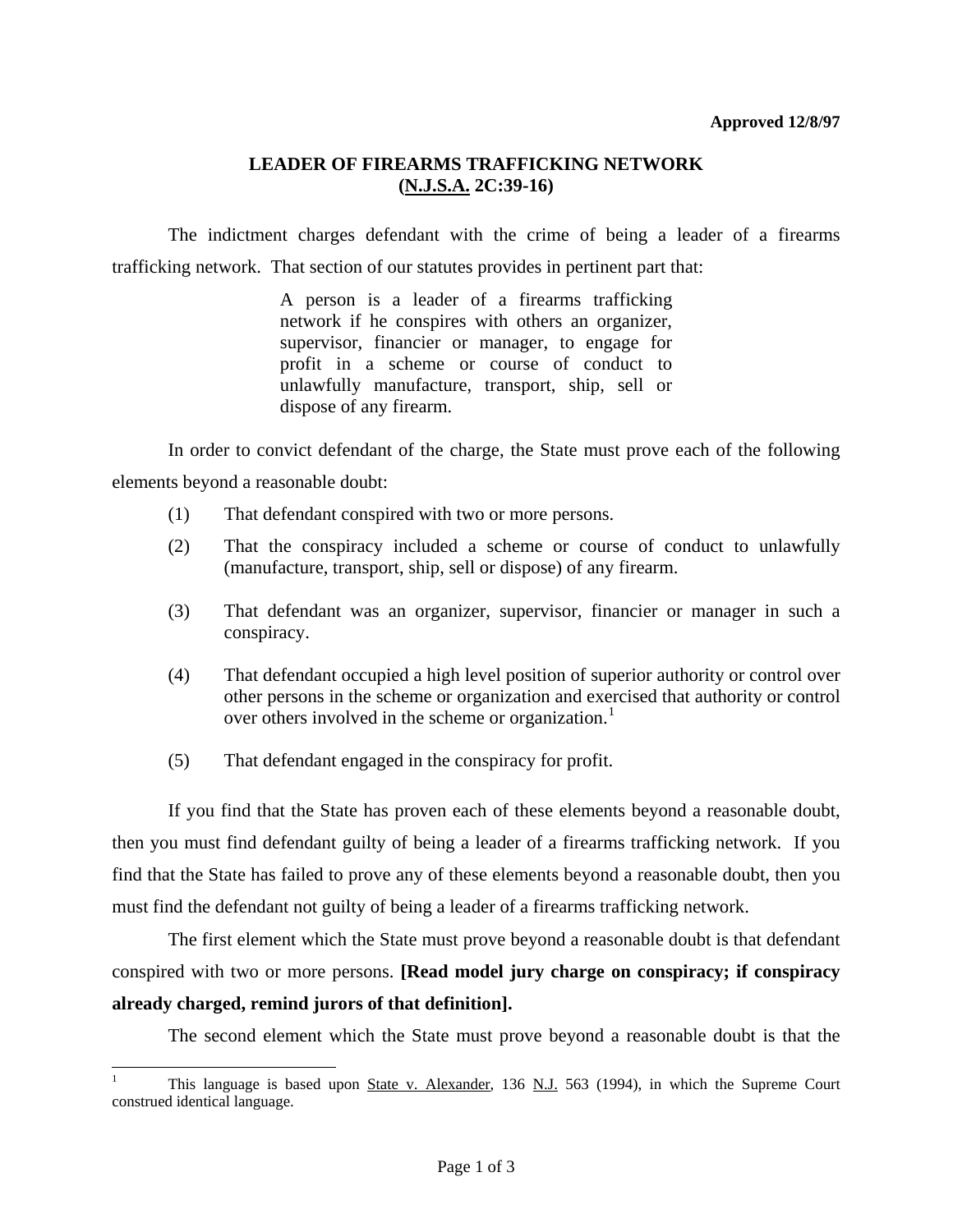### **LEADER OF FIREARMS TRAFFICKING NETWORK N.J.S.A. 2C:39-16**

conspiracy included a scheme or course of conduct to unlawfully (manufacture, transport, ship, sell or dispose of)<sup>[2](#page-1-0)</sup> firearms. Firearm means any handgun, rifle, shotgun, machine gun, automatic or semi-automatic rifle, or any gun.<sup>[3](#page-1-1)</sup> Manufacture means to receive or obtain raw materials or parts and process them into firearms or finished parts of firearms.<sup>[4](#page-1-2)</sup> Transport means to carry from one place to another. Ship means to send or transport by any carrier. Sell means to exchange property, goods or services for money or its equivalent. Dispose of means to give away, lease, loan, keep for sale, offer, offer for sale, sell, transfer, or otherwise transfer possession.

## **[IF APPLICABLE, CHARGE FOLLOWING]**

It is not a defense to this charge that the firearms were brought into or transported in this State solely for ultimate distribution or dispensing in another jurisdiction.

 The third element which the State must prove beyond a reasonable doubt is that defendant acted as an organizer, supervisor, financier or manager within the conspiracy. An organizer is a person who arranges, devises, or plans a firearms trafficking conspiracy. A supervisor is one who oversees the operation of a firearms trafficking conspiracy. A financier is one who is responsible for providing the funds or resources necessary to operate a firearms trafficking conspiracy. A manager is one who directs the operations of a firearms trafficking conspiracy. Defendant, however, does not have to be the only or even the primary organizer, supervisor, financier or manager.

 The fourth element which the State must prove beyond a reasonable doubt is that defendant held a high level position of superior authority in the firearms trafficking conspiracy. In other words, the State must prove that defendant occupied a position of authority or control over other persons in a scheme or organization of firearms manufacturing, transporting, shipping or selling and that in that position the defendant exercised supervisory authority or control over others engaged in the firearms trafficking conspiracy.

 The final element which the State must prove beyond a reasonable doubt is that defendant engaged in the conspiracy for profit. However, the State need not prove that any intended profit

<sup>&</sup>lt;sup>2</sup> Choose the appropriate allegation.

<span id="page-1-1"></span><span id="page-1-0"></span><sup>3</sup> A fuller definition of firearm is included in <u>N.J.S.A.</u> 2C:39-1f and may be used if necessary.

<span id="page-1-2"></span>N.J.S.A. 2C:39-1j.